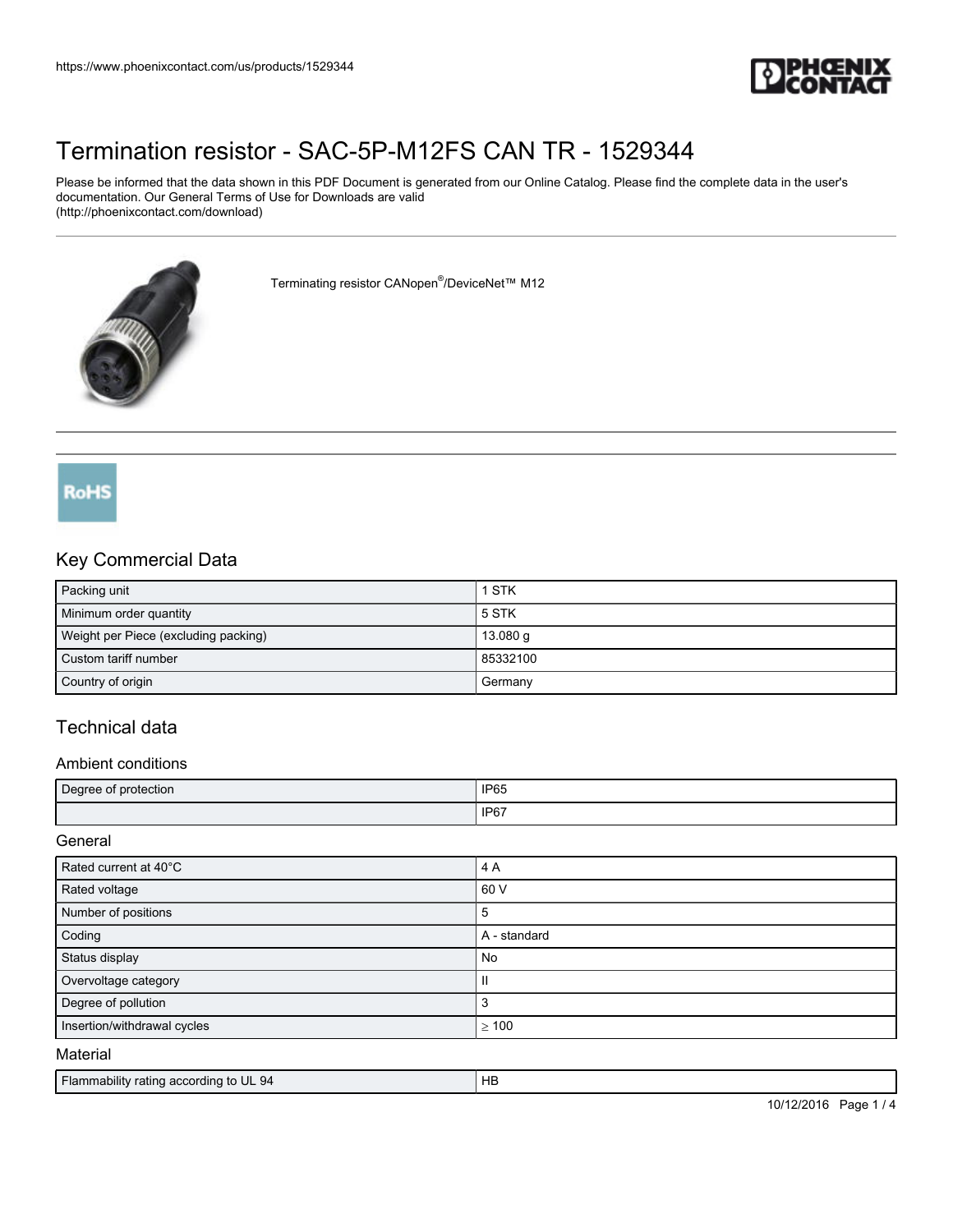

## [Termination resistor - SAC-5P-M12FS CAN TR - 1529344](https://www.phoenixcontact.com/us/products/1529344)

## Technical data

#### **Material**

| https://www.phoenixcontact.com/us/products/1529344   |                                                                        |
|------------------------------------------------------|------------------------------------------------------------------------|
|                                                      |                                                                        |
|                                                      |                                                                        |
|                                                      |                                                                        |
| Termination resistor - SAC-5P-M12FS CAN TR - 1529344 |                                                                        |
| <b>Technical data</b>                                |                                                                        |
|                                                      |                                                                        |
| Material                                             |                                                                        |
| Contact material                                     | CuSn                                                                   |
| Contact surface material                             | Ni/Au                                                                  |
| Contact carrier material                             | TPU GF                                                                 |
| Material of grip body                                | TPU, hardly inflammable, self-extinguishing                            |
| Material, knurls                                     | Zinc die-cast, nickel-plated                                           |
| Sealing material                                     | <b>NBR</b>                                                             |
| <b>Standards and Regulations</b>                     |                                                                        |
| Flammability rating according to UL 94               | HB                                                                     |
| <b>Environmental Product Compliance</b>              |                                                                        |
| China RoHS                                           | Environmentally Friendly Use Period = 50                               |
|                                                      | For details about hazardous substances go to tab "Downloads", Category |
|                                                      | "Manufacturer's declaration'                                           |
| Drawings                                             |                                                                        |
|                                                      |                                                                        |
| Schematic diagram                                    | Dimensional drawing                                                    |
| 3                                                    |                                                                        |
|                                                      | 53,5                                                                   |
|                                                      |                                                                        |
| $\overline{2}$                                       | $\frac{1}{2}$<br>M12<br>Ω                                              |
|                                                      |                                                                        |

## Flammability rating according to UL 94 HB

#### Environmental Product Compliance

| China RoHS | Environmentally Friendly Use Period = 50                                                               |
|------------|--------------------------------------------------------------------------------------------------------|
|            | For details about hazardous substances go to tab "Downloads", Category<br>"Manufacturer's declaration" |

## Drawings





Pin assignment M12 socket, 5-pos., A-coded, socket side view

M12 x 1 socket, straight

#### Circuit diagram



Internal wiring of connections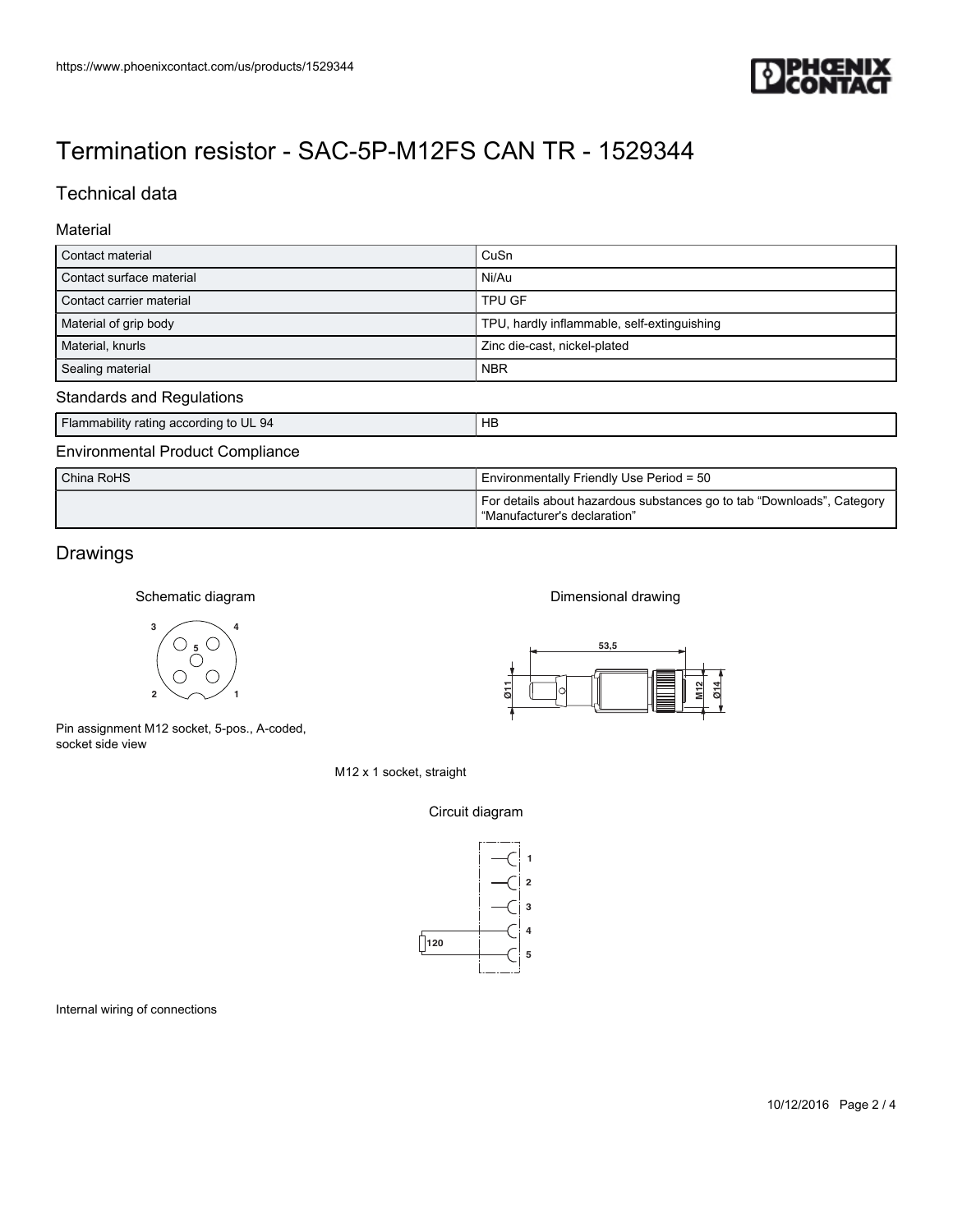

# [Termination resistor - SAC-5P-M12FS CAN TR - 1529344](https://www.phoenixcontact.com/us/products/1529344)

## **Classifications**

### eCl@ss

| eCl@ss 4.0 | 27140815 |
|------------|----------|
| eCl@ss 4.1 | 27140815 |
| eCl@ss 5.0 | 27061801 |
| eCl@ss 5.1 | 27061801 |
| eCl@ss 6.0 | 27061801 |
| eCl@ss 7.0 | 27061801 |
| eCl@ss 8.0 | 19070403 |
| eCl@ss 9.0 | 19070403 |

#### ETIM

| <b>ETIM 2.0</b> | EC001121 |
|-----------------|----------|
| <b>ETIM 3.0</b> | EC001855 |
| <b>ETIM 4.0</b> | EC001855 |
| <b>ETIM 5.0</b> | EC000448 |

#### UNSPSC

| <b>UNSPSC 6.01</b>   | 31251501 |
|----------------------|----------|
| <b>UNSPSC 7.0901</b> | 31251501 |
| UNSPSC 11            | 31251501 |
| <b>UNSPSC 12.01</b>  | 31251501 |
| <b>UNSPSC 13.2</b>   | 31251501 |

## Approvals

Approvals

Approvals

EAC

Ex Approvals

### Approval details

EAC EAC-Zulassung